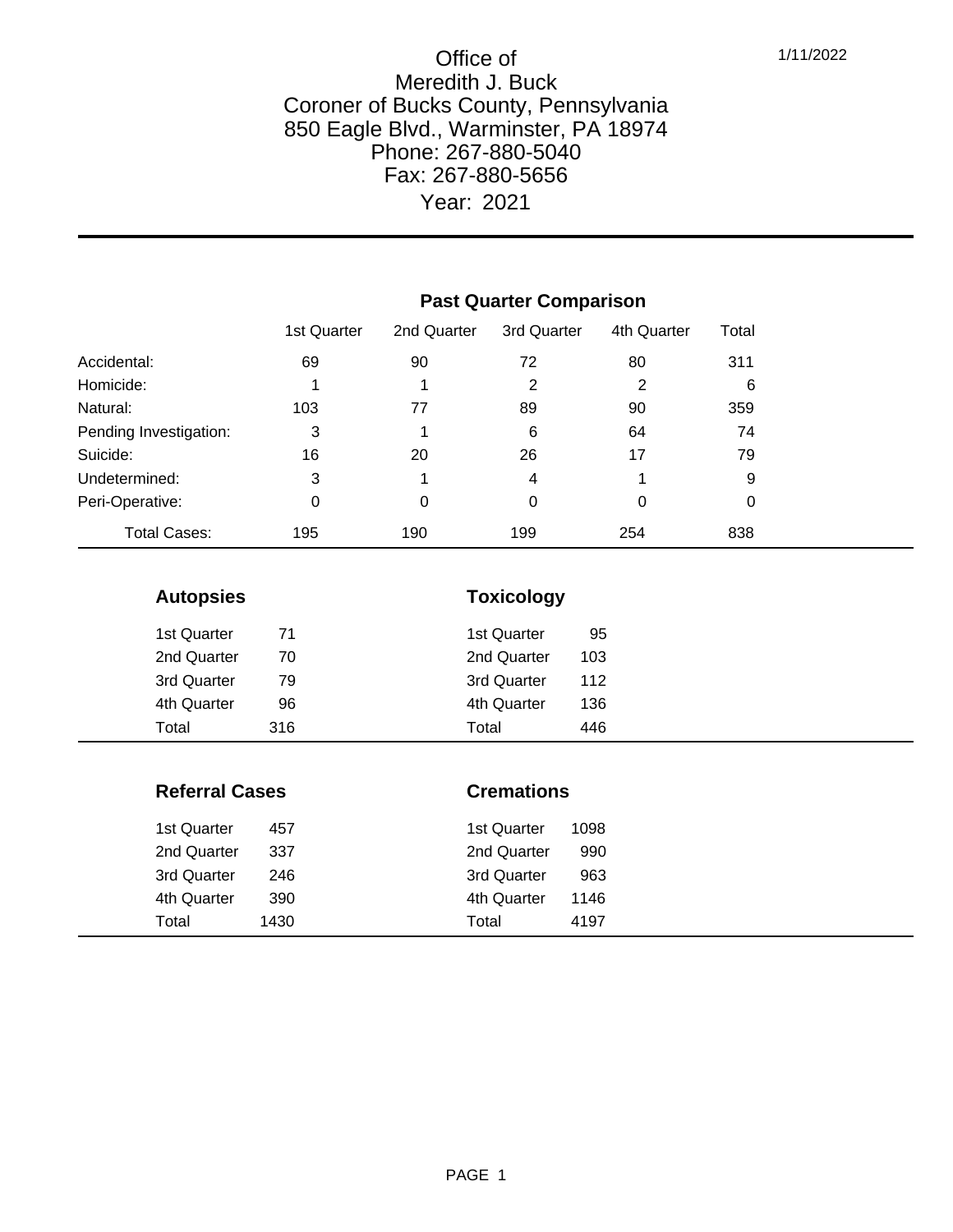|                             | Accidental  |             |             |             |       |  |
|-----------------------------|-------------|-------------|-------------|-------------|-------|--|
|                             | 1st Quarter | 2nd Quarter | 3rd Quarter | 4th Quarter | Total |  |
| Aircraft                    | 0           |             | O           | O           | 0     |  |
| Asphyxia(choking)           | 3           |             | 5           |             | 9     |  |
| Drowning                    | 0           |             |             | 3           | 4     |  |
| Drugs & Alcohol             | 43          | 44          | 39          | 19          | 145   |  |
| Exposure(Hypo-HyperThermia) | 0           | ი           | O           | 0           | 0     |  |
| Falls                       | 17          | 29          | 17          | 35          | 98    |  |
| <b>Fire Related</b>         | 0           |             |             | 3           | 4     |  |
| Industrial                  | 0           |             |             | O           | 0     |  |
| Motorcycle                  |             |             |             |             | 6     |  |
| Other                       |             |             | 3           |             |       |  |
| Pedestrian                  |             |             | 3           | 6           |       |  |
| <b>Train Related</b>        |             |             |             |             |       |  |
| Vehicle/Operator            | 3           | 6           |             | 9           | 22    |  |
| Vehicle/Passenger           | 0           | 3           |             |             | 4     |  |
| <b>Totals</b>               | 69          | 90          | 72          | 80          | 311   |  |

### **Accidental**

#### **Homicide**

|                             | 1st Quarter | 2nd Quarter | 3rd Quarter | 4th Quarter | Total |
|-----------------------------|-------------|-------------|-------------|-------------|-------|
| Assault/Asphyxiation        |             | O           |             |             |       |
| <b>Blunt Force Injuries</b> | 0           | O           |             | 0           |       |
| <b>Fire Related</b>         |             |             |             |             |       |
| <b>Gunshot Injuries</b>     |             |             |             |             | 2     |
| Stab Wounds/Injuries        | 0           |             |             |             | 2     |
| Undetermined                |             |             |             |             | 0     |
| Totals                      |             |             |             |             | 6     |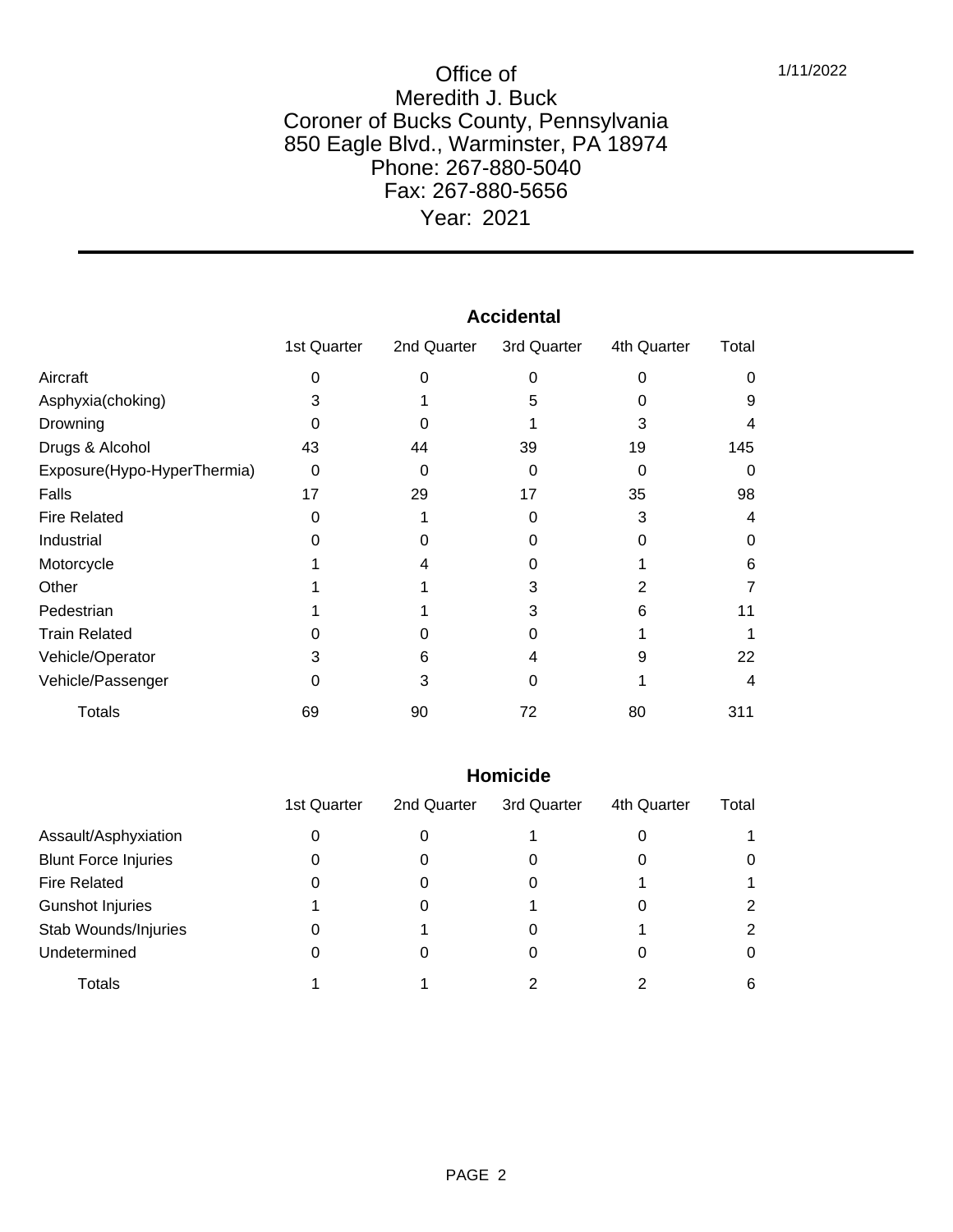|                                    | <b>Natural</b> |             |             |             |       |  |  |
|------------------------------------|----------------|-------------|-------------|-------------|-------|--|--|
|                                    | 1st Quarter    | 2nd Quarter | 3rd Quarter | 4th Quarter | Total |  |  |
| <b>Brain Related</b>               | $\overline{2}$ | 2           | 0           |             | 5     |  |  |
| Cancer                             | O              | 2           | 3           | 2           |       |  |  |
| <b>Diabetes</b>                    | O              |             |             |             | 2     |  |  |
| GI/Urogenital                      | 3              | O           | 2           |             | 6     |  |  |
| <b>Heart Disease/Great Vessels</b> | 17             | 10          | 13          | 8           | 48    |  |  |
| Infection                          | 0              |             | 3           | O           | 4     |  |  |
| Liver                              | 5              |             | 9           | 5           | 21    |  |  |
| Other                              |                | 2           |             | 0           | 4     |  |  |
| Peri-Operative                     | 0              | O           |             | 0           | 0     |  |  |
| <b>Presumed Natural Causes</b>     | 59             | 49          | 51          | 67          | 226   |  |  |
| Respiratory                        | 14             | 9           | 5           | 5           | 33    |  |  |
| <b>SIDS</b>                        | 0              |             | 0           | O           | 0     |  |  |
| Still Birth                        |                |             |             | 0           |       |  |  |
| Unknown                            | 0              | O           |             | 0           |       |  |  |
| <b>Totals</b>                      | 102            | 77          | 89          | 90          | 358   |  |  |

#### **Pending Investigation**

|                       | 1st Quarter | 2nd Quarter | 3rd Quarter | 4th Quarter | Total |
|-----------------------|-------------|-------------|-------------|-------------|-------|
| Pending Investigation | 3           |             | 6           | 64          | 74    |
| Totals                | ≺           |             | 6           | 64          | 74    |

## **Suicide**

|                            | 1st Quarter | 2nd Quarter | 3rd Quarter | 4th Quarter | Total |
|----------------------------|-------------|-------------|-------------|-------------|-------|
| Asphyxia                   | 0           |             | 2           |             | 4     |
| Drugs/Poisoning            | 3           | 6           |             | O           | 3     |
| <b>Gunshot/Stab Wounds</b> | 8           |             | 13          | 10          | 38    |
| Other                      | 0           |             | 2           |             | 4     |
| Strangulation/Hanging      | 5           | 4           |             | 4           | 20    |
| Vehicular/Train            | 0           |             |             |             | 3     |
| Totals                     | 16          | 20          | 26          | 17          | 72    |